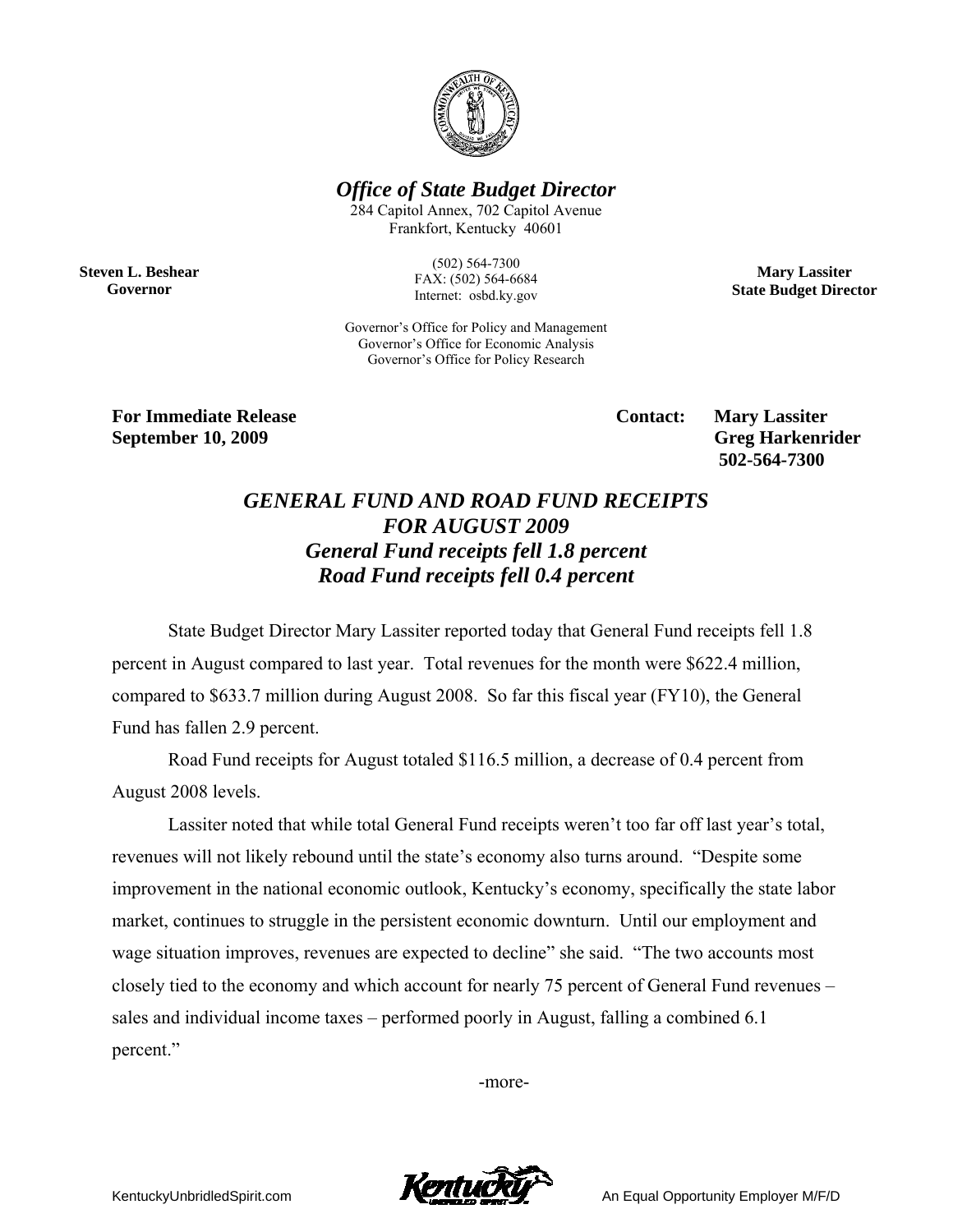The revised consensus General Fund revenue estimate for FY10 (adjusted for the impact of legislation from the 2009 Regular and Special Sessions of the General Assembly) calls for revenue to fall 1.5 percent compared to FY09 actual receipts. Based on Augusts' results, General Fund revenues can fall 1.3 percent for the remainder of the fiscal year and still meet the official estimate.

Among the major accounts:

- Individual income taxes declined 4.2 percent due to lower withholding and declaration payments.
- Sales tax revenues fell 8.1 percent in August on the heels of an 8.2 percent slide in July.
- Corporation income tax increased \$6.1 million due to a more favorable net balance on returns.
- Cigarette taxes grew by 83.3 percent due to the increase in the cigarette tax rate.
- Property taxes grew 5.0 percent due to growth in public service company taxes.
- Coal severance tax fell 11.9 percent due to mild weather and the falling price of coal.
- Lottery revenues were up 3.6 percent.

The Road Fund was virtually unchanged in August, falling 0.4 percent with revenues of \$116.5 million. The official Road Fund revenue estimate calls for a 4.3 percent reduction in receipts for the entire fiscal year (FY10). Based on year-to-date collections, revenues can fall 4.3 percent for the remainder of the fiscal year to meet the estimate.

Lassiter said, "The Cash for Clunkers program clearly had an impact on August collections, but growth of that magnitude will be difficult to sustain as some consumers may have accelerated vehicle purchases that would have normally taken place over a longer period of time."

Among the Road Fund accounts:

- Motor fuels taxes grew 2.6 percent due to an increase in consumption.
- Motor vehicle usage tax collections increased 11.4 percent, buoyed by the Cash for Clunkers program.
- License and privilege taxes fell 13.1 percent, primarily due to weakness in the weight distance tax caused by fewer shipped goods in the weak economy.
- Nontax receipts fell \$1.9 million, or 45.0 percent.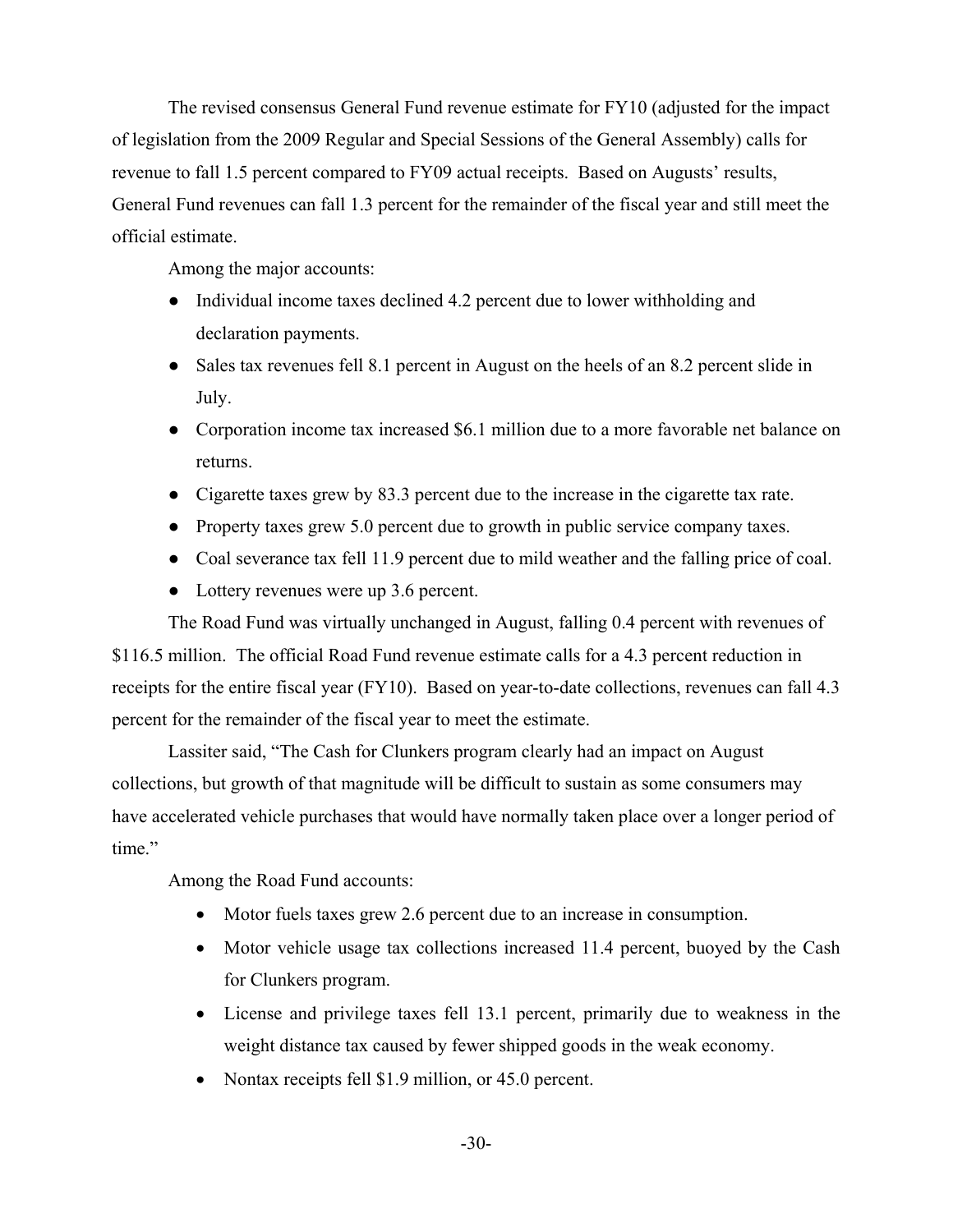## **KENTUCKY STATE GOVERNMENT REVENUE 1. GENERAL FUND REVENUE**

|                                                                             | <b>AUGUST</b>        |                      |                    | <b>JULY THROUGH AUGUST</b> |                        |                    |
|-----------------------------------------------------------------------------|----------------------|----------------------|--------------------|----------------------------|------------------------|--------------------|
|                                                                             | 2009                 | 2008                 | % Change           | FY 2010                    | FY 2009                | % Change           |
|                                                                             |                      |                      |                    |                            |                        |                    |
| <b>TOTAL GENERAL FUND</b>                                                   | \$622,405,665        | \$633,699,082        | $-1.8%$            | \$1,242,858,046            | \$1,280,271,110        | $-2.9%$            |
| <b>Tax Receipts</b>                                                         | \$599,034,876        | \$614,544,483        | $-2.5%$<br>$-3.4%$ | \$1,194,043,055            | \$1,234,471,199        | $-3.3%$            |
| Sales and Gross Receipts                                                    | \$271,400,451        | \$281,077,665        | $-3.0%$            | \$561,443,332              | \$577,393,077          | $-2.8%$<br>$-0.4%$ |
| <b>Beer Consumption</b><br>Beer Wholesale                                   | 592,213<br>4,940,467 | 610,602<br>5,046,231 | $-2.1%$            | 1,174,457<br>9,897,892     | 1,179,728<br>9,734,505 | 1.7%               |
| Cigarette                                                                   | 24,054,949           | 13,122,404           | 83.3%              | 48,027,611                 | 27,501,512             | 74.6%              |
|                                                                             |                      |                      | $-7.4%$            |                            |                        | 0.7%               |
| <b>Distilled Spirits Case Sales</b><br><b>Distilled Spirits Consumption</b> | 8,257<br>822,062     | 8,917<br>995,832     | $-17.4%$           | 18,963<br>1,893,057        | 18,828<br>1,999,877    | $-5.3%$            |
| <b>Distilled Spirits Wholesale</b>                                          | 2,043,807            | 2,572,970            | $-20.6%$           | 4,751,068                  | 4,987,674              | $-4.7%$            |
| <b>Insurance Premium</b>                                                    | 110,087              | 397,170              | $-72.3%$           | 196,684                    | 445,207                | $-55.8%$           |
| Pari-Mutuel                                                                 | (407, 688)           | 161,447              | $---$              | (68, 472)                  | 458,318                | $---$              |
| Race Track Admission                                                        | 53                   | 150                  | $-65.0%$           | 92,698                     | 121,628                | $-23.8%$           |
| Sales and Use                                                               | 231,225,108          | 251,721,337          | $-8.1%$            | 475,643,772                | 517,839,247            | $-8.1%$            |
| Wine Consumption                                                            | 186,344              | 80,311               | 132.0%             | 397,781                    | 234,916                | 69.3%              |
| Wine Wholesale                                                              | 964,150              | 623,914              | 54.5%              | 1,985,879                  | 1,615,908              | 22.9%              |
| <b>Telecommunications Tax</b>                                               | 4,965,987            | 4,956,855            | 0.2%               | 13,667,493                 | 9,721,985              | 40.6%              |
| <b>Other Tobacco Products</b>                                               | 1,835,162            | 779,525              | 135.4%             | 3,645,403                  | 1,533,745              | 137.7%             |
| Floor Stock Tax                                                             | 59,493               | $\Omega$             | ---                | 119,045                    | 0                      |                    |
|                                                                             |                      |                      |                    |                            |                        |                    |
| License and Privilege                                                       | \$28,410,556         | \$28,836,621         | $-1.5%$            | \$63,046,610               | \$56,185,509           | 12.2%              |
| Alc. Bev. License Suspension                                                | 14,500               | 50,500               | $-71.3%$           | 49,850                     | 59,500                 | $-16.2%$           |
| Coal Severance                                                              | 20,460,260           | 23,227,845           | $-11.9%$           | 43,438,171                 | 45,863,112             | $-5.3%$            |
| <b>Corporation License</b>                                                  | (68, 193)            | 722,407              | ---                | 962,464                    | 754,114                | 27.6%              |
| <b>Corporation Organization</b>                                             | 3,860                | 8,405                | $-54.1%$           | 80,035                     | 8,405                  | 852.2%             |
| <b>Occupational Licenses</b>                                                | 10,894               | 12,507               | $-12.9%$           | 24,479                     | 36,603                 | $-33.1%$           |
| Oil Production                                                              | 595,662              | 1,411,798            | $-57.8%$           | 1,212,011                  | 2,743,343              | $-55.8%$           |
| Race Track License                                                          | $\mathbf 0$          | $\Omega$             | ---                | 112,500                    | 172,500                | $-34.8%$           |
| <b>Bank Franchise Tax</b>                                                   | (198, 347)           | (3,323,187)          | $---$              | (219, 532)                 | (3,424,613)            | $---$              |
| <b>Driver License Fees</b>                                                  | 54,241               | 57,424               | $-5.5%$            | 106,892                    | 110,591                | $-3.3%$            |
| <b>Minerals Severance</b>                                                   | 1,034,259            | 1,265,169            | $-18.3%$           | 2,328,314                  | 2,669,880              | $-12.8%$           |
| Natural Gas Severance                                                       | 1,612,354            | 2,614,673            | $-38.3%$           | 3,282,378                  | 7,065,619              | $-53.5%$           |
| <b>Limited Liability Entity</b>                                             | 4,891,068            | 2,789,079            | 75.4%              | 11,669,047                 | 126,455                | 9127.8%            |
| Income                                                                      | \$265,552,176        | \$270,926,782        | $-2.0%$            | \$514,489,717              | \$542,062,548          | $-5.1%$            |
| Corporation                                                                 | 6,144,851            | 75,992               | 7986.2%            | 9,794,619                  | 8,980,150              | 9.1%               |
| Individual                                                                  | 259,407,325          | 270,850,790          | $-4.2%$            | 504,695,099                | 533,082,397            | $-5.3%$            |
|                                                                             |                      |                      |                    |                            |                        |                    |
| Property                                                                    | \$27,000,222         | \$25,714,912         | 5.0%               | \$43,135,639               | \$43,470,797           | $-0.8%$            |
| Building & Loan Association                                                 | (64)                 | $\Omega$             | $\overline{a}$     | 91,143                     | 228,467                | $-60.1%$           |
| General - Real                                                              | 27,746               | 100,844              | $-72.5%$           | 57,940                     | 174,264                | $-66.8%$           |
| General - Tangible                                                          | 6,461,781            | 12,980,038           | $-50.2%$           | 14,122,671                 | 24,259,087             | $-41.8%$           |
| <b>Omitted &amp; Delinquent</b>                                             | 2,996,227            | 2,528,287            | 18.5%              | 7,445,178                  | 7,015,340              | 6.1%               |
| <b>Public Service</b>                                                       | 17,421,960           | 9,993,909            | 74.3%              | 21,326,035                 | 11,681,805             | 82.6%              |
| Other                                                                       | 92,572               | 111,834              | $-17.2%$           | 92,673                     | 111,834                | $-17.1%$           |
|                                                                             |                      |                      |                    |                            |                        |                    |
| Inheritance                                                                 | \$3,578,460          | \$4,743,415          | $-24.6%$           | 6,919,439                  | \$9,026,898            | $-23.3%$           |
| Miscellaneous                                                               | \$3,093,011          | \$3,245,089          | $-4.7%$            | \$5,008,317                | \$6,332,371            | $-20.9%$           |
| <b>Legal Process</b>                                                        | 1,952,608            | 2,189,927            | $-10.8%$           | 3,867,915                  | 4,214,425              | $-8.2%$            |
| T. V. A. In Lieu Payments                                                   | 1,139,910            | 1,055,161            | 8.0%               | 1,139,910                  | 2,110,323              | $-46.0%$           |
| Other                                                                       | 493                  | 0                    | $---$              | 493                        | 7,623                  | $-93.5%$           |
|                                                                             |                      |                      |                    |                            |                        |                    |
| Nontax Receipts                                                             | \$23,027,738         | \$19,770,153         | 16.5%              | \$48,220,990               | \$46,232,472           | 4.3%               |
| <b>Departmental Fees</b>                                                    | 2,679,863            | 1,779,677            | 50.6%              | 5,919,534                  | 3,975,981              | 48.9%              |
| PSC Assessment Fee                                                          | 2,698,186            | 491,543              | 448.9%             | 8,204,329                  | 9,343,370              | $-12.2%$           |
| Fines & Forfeitures                                                         | 2,307,154            | 2,563,397            | $-10.0%$           | 5,261,627                  | 5,213,653              | 0.9%               |
| Interest on Investments                                                     | 71,985               | 626,299              | $-88.5%$           | 134,925                    | 747,938                | $-82.0%$           |
| Lottery                                                                     | 14,500,000           | 14,000,000           | 3.6%               | 28,500,000                 | 27,500,000             | 3.6%               |
| Sale of NOx Credits<br>Miscellaneous                                        | 227,750<br>542,799   | 0<br>309,237         | ---<br>75.5%       | 227,750<br>(27, 174)       | 0<br>(548, 470)        |                    |
|                                                                             |                      |                      |                    |                            |                        |                    |
| <b>Redeposit of State Funds</b>                                             | \$343,051            | (\$615,554)          | ---                | 594,001                    | (\$432,561)            | $---$              |